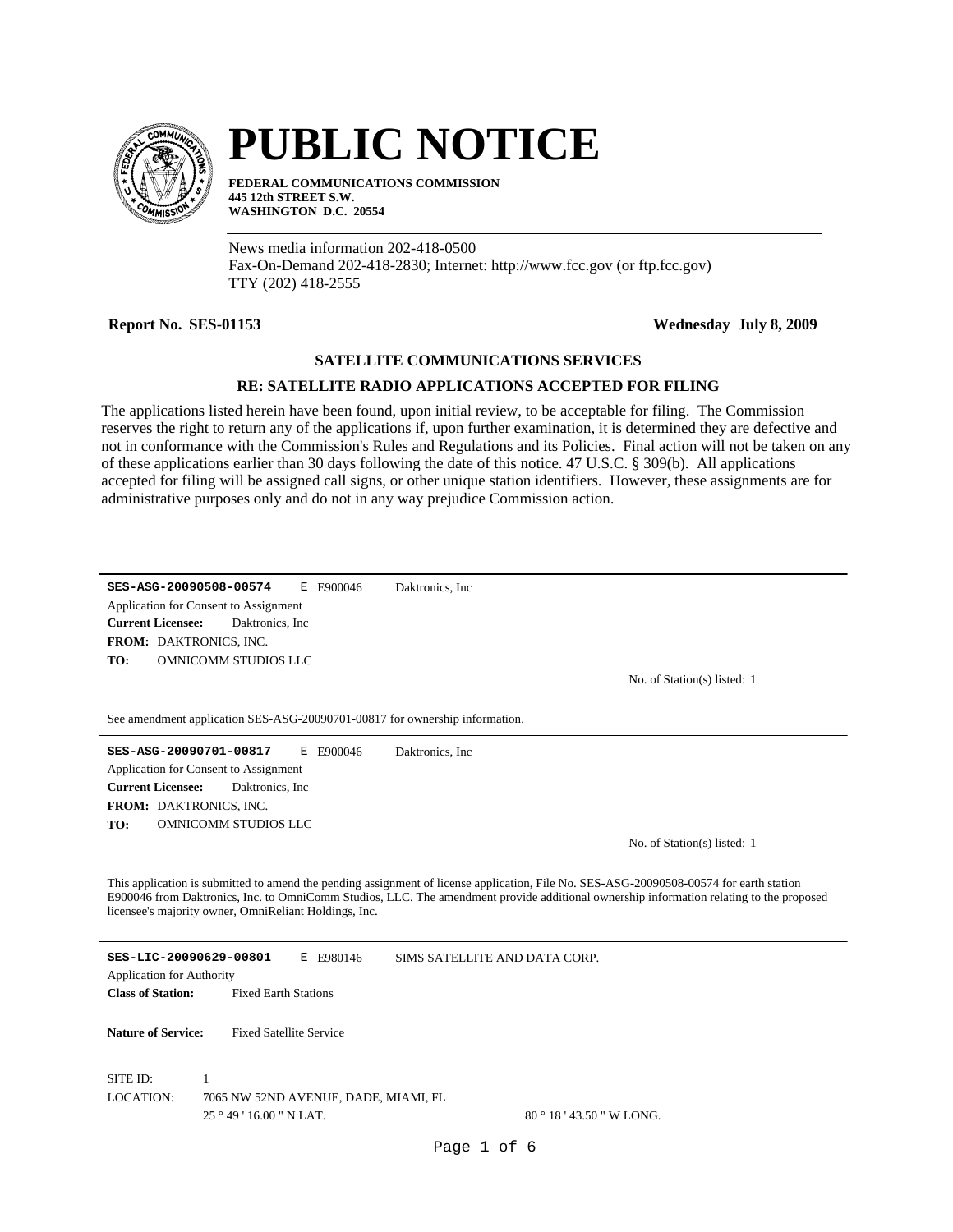| <b>ANTENNAID:</b><br>1C-BAND<br>9.3 meters                                                                                    | <b>ANDREW</b>                 |                                 | ESA93-46                                        |    |
|-------------------------------------------------------------------------------------------------------------------------------|-------------------------------|---------------------------------|-------------------------------------------------|----|
| 5925.0000 - 6425.0000 MHz                                                                                                     | 36M0G7D                       | 73.03 dBW                       | QPSK DIGITAL DATA                               |    |
| 3700.0000 - 4200.0000 MHz                                                                                                     | 36M0G7D                       |                                 | QPSK DIGITAL DATA                               |    |
| <b>ANTENNA ID:</b><br>2KU-BAND<br>8.1 meters                                                                                  | <b>VERTEX</b>                 |                                 | 8.1 KPK                                         |    |
| 11700.0000 - 12200.0000 MHz                                                                                                   | 36M0G7D                       |                                 | QPSK DIGITAL DATA                               |    |
| 14000.0000 - 14500.0000 MHz                                                                                                   | 36M0G7D                       | 83.20 dBW                       | QPSK DIGITAL DATA                               |    |
| <b>Points of Communication:</b>                                                                                               |                               |                                 |                                                 |    |
| 1 - ALSAT - (ALSAT)                                                                                                           |                               |                                 |                                                 |    |
| SES-LIC-20090706-00824<br>E E090116<br>Application for Authority<br><b>Class of Station:</b><br><b>Fixed Earth Stations</b>   |                               | MARINE TECHNOLOGIES, LLC        |                                                 | EZ |
| <b>Nature of Service:</b><br><b>Fixed Satellite Service</b>                                                                   |                               |                                 |                                                 |    |
| SITE ID:<br>1<br>LOCATION:<br>1111 DECKER DRIVE, ST. TAMMANY, MANDEVILLE, LA<br>30 ° 22 ' 40.76 " N LAT.                      |                               | $90^{\circ}$ 6 ' 3.30 " W LONG. |                                                 |    |
| 3.8M.<br>3.8 meters<br><b>ANTENNA ID:</b>                                                                                     | <b>PRODELIN</b>               |                                 | 1383                                            |    |
| 14000.0000 - 14500.0000 MHz                                                                                                   | 614KG7D                       | 61.10 dBW                       | DIGITAL DATA CARRIER                            |    |
| 14000.0000 - 14500.0000 MHz                                                                                                   | 9M60G7D                       | 62.20 dBW                       | DIGITAL DATA CARRIER                            |    |
| 11700.0000 - 12200.0000 MHz                                                                                                   | 614KG7D                       |                                 | DIGITAL DATA CARRIER                            |    |
| 11700.0000 - 12200.0000 MHz                                                                                                   | 9M60G7D                       |                                 | DIGITAL DATA CARRIER                            |    |
| <b>Points of Communication:</b>                                                                                               |                               |                                 |                                                 |    |
| 1 - PERMITTED LIST - ()                                                                                                       |                               |                                 |                                                 |    |
| SES-LIC-20090707-00837<br>E E090117<br>Application for Authority<br><b>Class of Station:</b><br>Temporary Fixed Earth Station | Constellation Satellite, Inc. |                                 |                                                 | EZ |
| <b>Nature of Service:</b><br><b>Fixed Satellite Service</b>                                                                   |                               |                                 |                                                 |    |
| 1.8M<br>SITE ID:<br>LOCATION:                                                                                                 |                               |                                 |                                                 |    |
| <b>ANTENNAID:</b><br>1.8M<br>1.8 meters                                                                                       | Patriot                       |                                 | Flyaway                                         |    |
| 14000.0000 - 14500.0000 MHz                                                                                                   | 51K2G7W                       | 43.57 dBW                       | Digital, Various FEC, data rates,<br>modulation |    |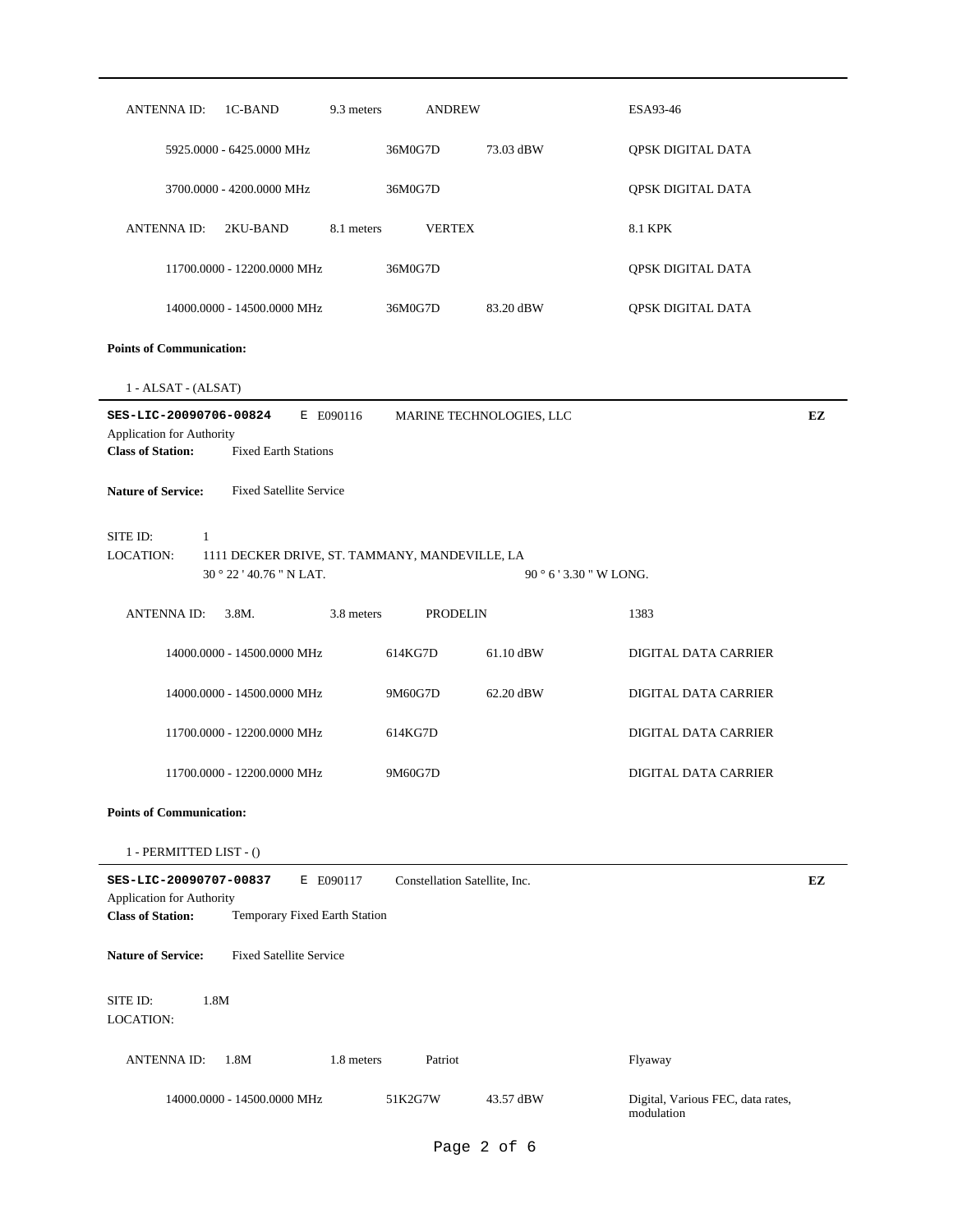|  | 14000.0000 - 14500.0000 MHz | 36M0G7W | 69.51 dBW |  |
|--|-----------------------------|---------|-----------|--|
|--|-----------------------------|---------|-----------|--|

Digital, Various FEC, data rates, modulation

# **Points of Communication:**

1.8M - PERMITTED LIST - ()

| SES-MOD-20090629-00802<br>E F060404 |  |  | THE BOEING COMPANY            |  |
|-------------------------------------|--|--|-------------------------------|--|
| Application for Modification        |  |  |                               |  |
| <b>Class of Station:</b>            |  |  | Temporary Fixed Earth Station |  |

**Nature of Service:** Fixed Satellite Service

"MOD" to delete the TracStar antenna and all associated emissions, and replace it with a MobileSat 1.2 Meter with new emission data.

#### SITE ID: 1

LOCATION: MOBILESAT2, CONUS, AK, HI, US

| <b>ANTENNA ID:</b> | <b>MOBILESAT</b>            | 1.2 meters | <b>MOBILESAT</b> | $1.2M$ . |                             |
|--------------------|-----------------------------|------------|------------------|----------|-----------------------------|
|                    | 14000.0000 - 14500.0000 MHz | 8M00G7W    | 55.54 dBW        |          | <b>DIGITAL DATA SERVICE</b> |
|                    | 14000.0000 - 14500.0000 MHz | 768KG7W    | 51.00 dBW        |          | <b>DIGITAL DATA SERVICE</b> |
|                    | 14000.0000 - 14500.0000 MHz | 6M00G7W    | 55.54 dBW        |          | DIGITAL DATA SERVICE        |
|                    | 14000.0000 - 14500.0000 MHz | 64K0G7W    | 41.50 dBW        |          | <b>DIGITAL DATA SERVICE</b> |
|                    | 14000.0000 - 14500.0000 MHz | 5M00G7W    | 55.54 dBW        |          | <b>DIGITAL DATA SERVICE</b> |
|                    | 14000.0000 - 14500.0000 MHz | 512KG7W    | 50.50 dBW        |          | <b>DIGITAL DATA SERVICE</b> |
|                    | 14000.0000 - 14500.0000 MHz | 4M00G7W    | 55.54 dBW        |          | <b>DIGITAL DATA SERVICE</b> |
|                    | 14000.0000 - 14500.0000 MHz | 3M00G7W    | 55.54 dBW        |          | <b>DIGITAL DATA SERVICE</b> |
|                    | 14000.0000 - 14500.0000 MHz | 32K0G7W    | 38.50 dBW        |          | <b>DIGITAL DATA SERVICE</b> |
|                    | 14000.0000 - 14500.0000 MHz | 30M0G7W    | 55.54 dBW        |          | DIGITAL DATA SERVICE        |
|                    | 14000.0000 - 14500.0000 MHz | 2M00G7W    | 55.54 dBW        |          | <b>DIGITAL DATA SERVICE</b> |
|                    | 14000.0000 - 14500.0000 MHz | 25M0G7W    | 55.54 dBW        |          | <b>DIGITAL DATA SERVICE</b> |
|                    | 14000.0000 - 14500.0000 MHz | 256KG7W    | 47.50 dBW        |          | <b>DIGITAL DATA SERVICE</b> |
|                    | 14000.0000 - 14500.0000 MHz | 20M0G7W    | 55.54 dBW        |          | <b>DIGITAL DATA SERVICE</b> |
|                    | 14000.0000 - 14500.0000 MHz | 1M50G7W    | 55.00 dBW        |          | <b>DIGITAL DATA SERVICE</b> |
|                    | 14000.0000 - 14500.0000 MHz | 1M00G7W    | 52.50 dBW        |          | DIGITAL DATA SERVICE        |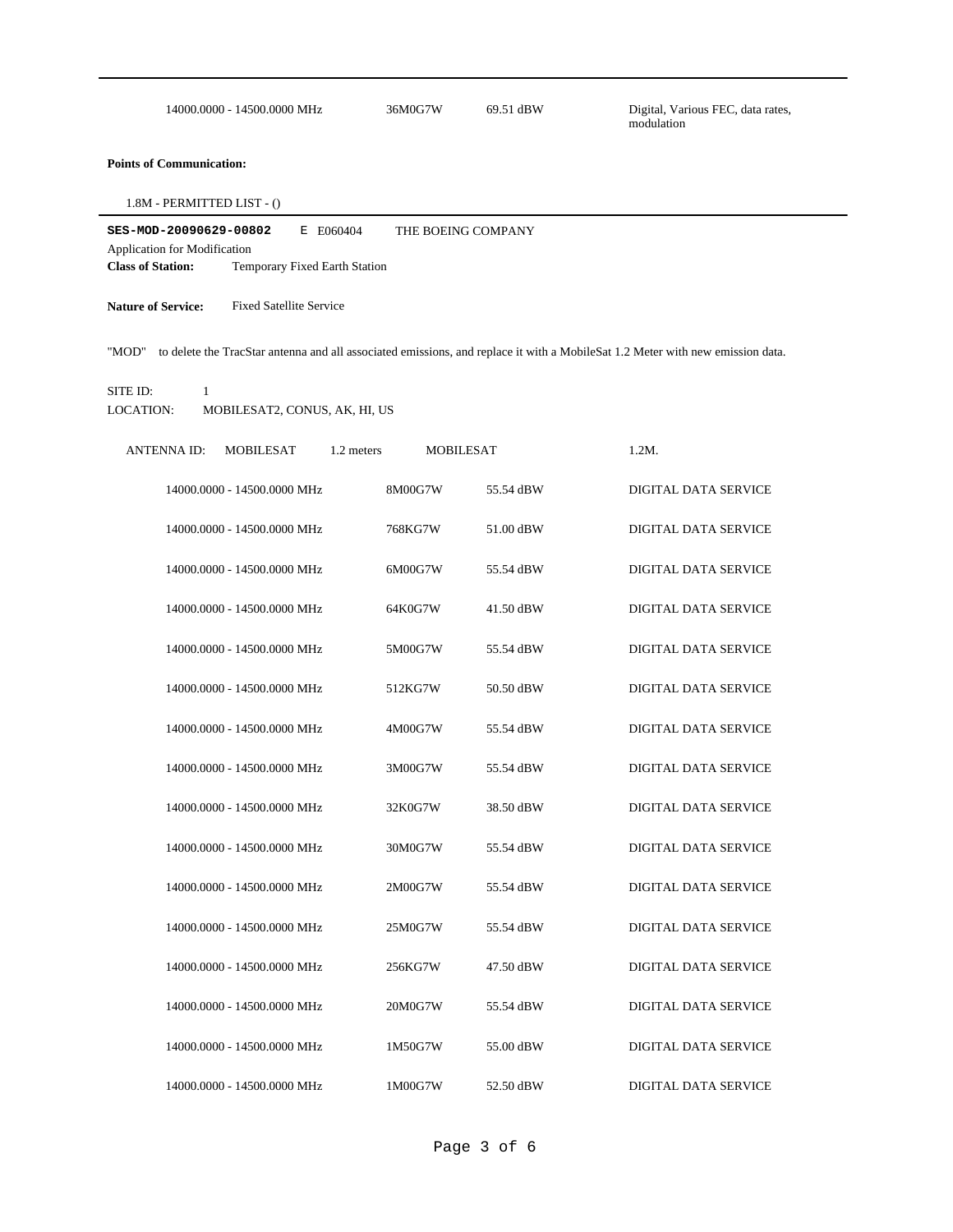| 14000.0000 - 14500.0000 MHz | 15M0G7W | 55.54 dBW | <b>DIGITAL DATA SERVICE</b> |
|-----------------------------|---------|-----------|-----------------------------|
| 14000.0000 - 14500.0000 MHz | 128KG7W | 44.50 dBW | <b>DIGITAL DATA SERVICE</b> |
| 14000.0000 - 14500.0000 MHz | 10M0G7W | 55.54 dBW | <b>DIGITAL DATA SERVICE</b> |
| 11700.0000 - 12200.0000 MHz | 8M00G7W |           | <b>DIGITAL DATA SERVICE</b> |
| 11700.0000 - 12200.0000 MHz | 768KG7W |           | <b>DIGITAL DATA SERVICE</b> |
| 11700.0000 - 12200.0000 MHz | 6M00G7W |           | DIGITAL DATA SERVICE        |
| 11700.0000 - 12200.0000 MHz | 64K0G7W |           | <b>DIGITAL DATA SERVICE</b> |
| 11700.0000 - 12200.0000 MHz | 5M00G7W |           | <b>DIGITAL DATA SERVICE</b> |
| 11700.0000 - 12200.0000 MHz | 512KG7W |           | <b>DIGITAL DATA SERVICE</b> |
| 11700.0000 - 12200.0000 MHz | 4M00G7W |           | DIGITAL DATA SERVICE        |
| 11700.0000 - 12200.0000 MHz | 3M00G7W |           | DIGITAL DATA SERVICE        |
| 11700.0000 - 12200.0000 MHz | 32K0G7W |           | DIGITAL DATA SERVICE        |
| 11700.0000 - 12200.0000 MHz | 30M0G7W |           | DIGITAL DATA SERVICE        |
| 11700.0000 - 12200.0000 MHz | 2M00G7W |           | DIGITAL DATA SERVICE        |
| 11700.0000 - 12200.0000 MHz | 25M0G7W |           | DIGITAL DATA SERVICE        |
| 11700.0000 - 12200.0000 MHz | 256KG7W |           | DIGITAL DATA SERVICE        |
| 11700.0000 - 12200.0000 MHz | 20M0G7W |           | DIGITAL DATA SERVICE        |
| 11700.0000 - 12200.0000 MHz | 1M50G7W |           | DIGITAL DATA SERVICE        |
| 11700.0000 - 12200.0000 MHz | 1M00G7W |           | DIGITAL DATA SERVICE        |
| 11700.0000 - 12200.0000 MHz | 15M0G7W |           | DIGITAL DATA SERVICE        |
| 11700.0000 - 12200.0000 MHz | 128KG7W |           | DIGITAL DATA SERVICE        |
| 11700.0000 - 12200.0000 MHz | 10M0G7W |           | <b>DIGITAL DATA SERVICE</b> |

# **Points of Communication:**

1 - ALSAT - (ALSAT)

**SES-MOD-20090702-00822** E E970321 DISCOVERY WORLD TELEVISION, INC.

**Class of Station:** Fixed Earth Stations Application for Modification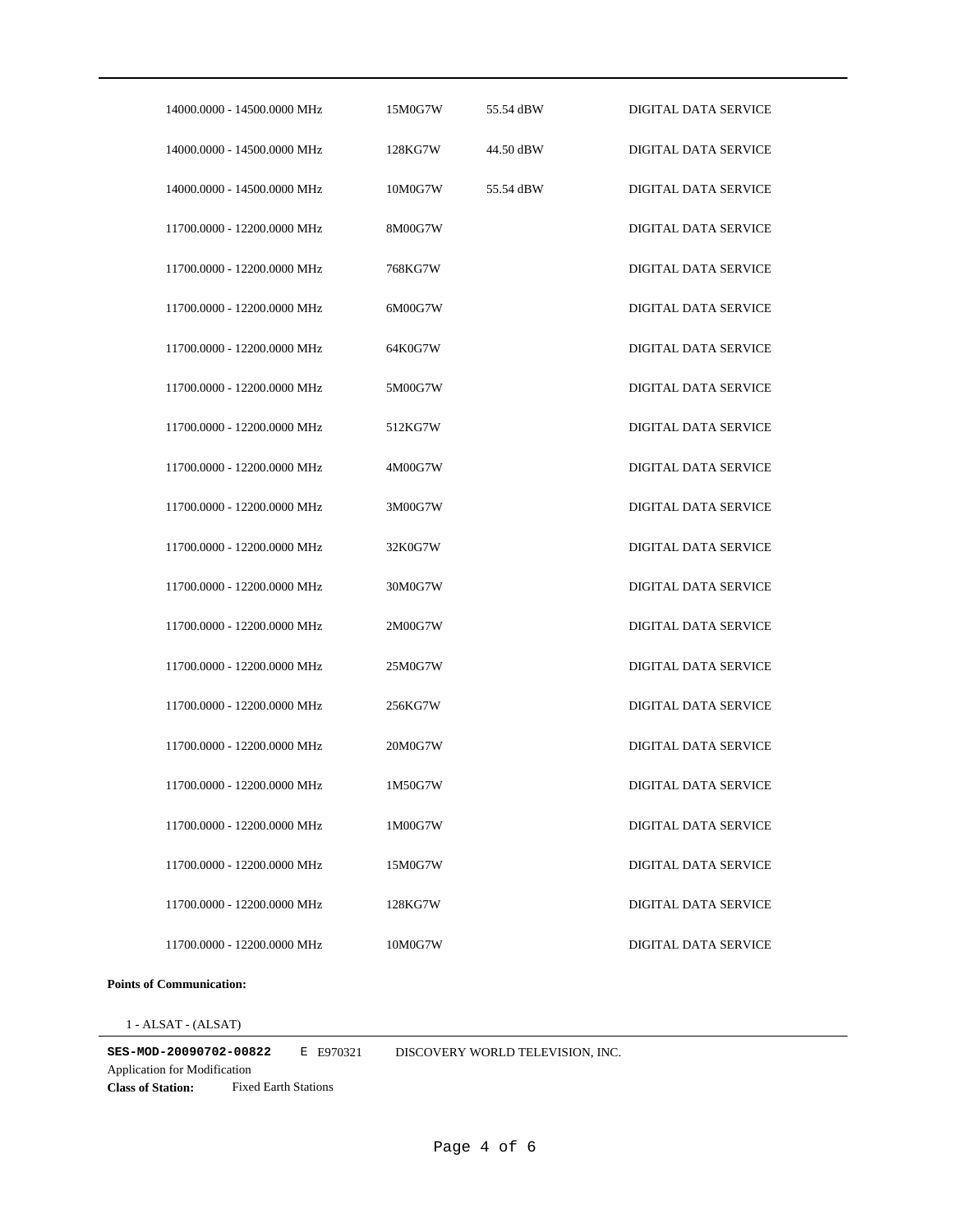### **Nature of Service:** Fixed Satellite Service

"MOD" to add frequency 6205 - 6232 MHz to the existing earth station license bandwidth.

SITE ID: 1

25 ° 46 ' 58.20 " N LAT. 6505 BLUE LAGOON DRIVE, DADE, MIAMI, FL LOCATION:

80 ° 18 ' 12.70 " W LONG.

| ANTENNA ID: | 7.2M.                     | 7.2 meters |         | VERTEX COMM. | <b>KPC</b>                                                                         |
|-------------|---------------------------|------------|---------|--------------|------------------------------------------------------------------------------------|
|             | 6332.0000 - 6425.0000 MHz |            | 15M0G7W | 73.64 dBW    | DIGITAL TRAFFIC, VARIOUS FEC,<br>VARIOUS DATA RATES, VARIOUS<br><b>INFORMATION</b> |
|             | 6332.0000 - 6425.0000 MHz |            | 36M0G7W | 77.44 dBW    | DIGITAL TRAFFIC, VARIOUS FEC,<br>VARIOUS DATA RATES, VARIOUS<br><b>INFORMATION</b> |
|             | 6080.0000 - 6205.0000 MHz |            | 15M0G7W | 73.64 dBW    | DIGITAL TRAFFIC, VARIOUS FEC,<br>VARIOUS DATA RATES, VARIOUS<br><b>INFORMATION</b> |
|             | 6080.0000 - 6205.0000 MHz |            | 36M0G7W | 77.44 dBW    | DIGITAL TRAFFIC, VARIOUS FEC,<br>VARIOUS DATA RATES, VARIOUS<br><b>INFORMATION</b> |
|             | 5925,0000 - 5988,0000 MHz |            | 15M0G7W | 73.64 dBW    | DIGITAL TRAFFIC, VARIOUS FEC,<br>VARIOUS DATA RATES, VARIOUS<br><b>INFORMATION</b> |
|             | 5925,0000 - 5988,0000 MHz |            | 36M0G7W | 77.44 dBW    | DIGITAL TRAFFIC, VARIOUS FEC,<br>VARIOUS DATA RATES, VARIOUS<br><b>INFORMATION</b> |
|             | 3700.0000 - 4200.0000 MHz | 15M0G7W    |         |              | DIGITAL TRAFFIC, VARIOUS FEC,<br>VARIOUS DATA RATES, VARIOUS<br><b>INFORMATION</b> |
|             | 3700.0000 - 4200.0000 MHz | 36M0G7W    |         |              | DIGITAL TRAFFIC, VARIOUS FEC,<br>VARIOUS DATA RATES, VARIOUS<br><b>INFORMATION</b> |
|             | 6205.0000 - 6232.0000 MHz |            | 36M0G7W | 77.44 dBW    | DIGITAL TRAFFIC, VARIOUS DATA<br>RATES, FEC AND INFORMATION<br><b>TYPE</b>         |
|             | 6205.0000 - 6232.0000 MHz |            | 15M0G7W | 73.64 dBW    | DIGITAL TRAFFIC, VARIOUS DATA<br>RATES, FEC AND INFORMATION<br>TYPE                |

# **Points of Communication:**

 $1$  -  $\operatorname{ALSAT}$  -  $(\operatorname{ALSAT})$ 

**SES-STA-20090604-00689** E E060430 Special Temporary Authority TerreStar License Inc.

**Class of Station:**